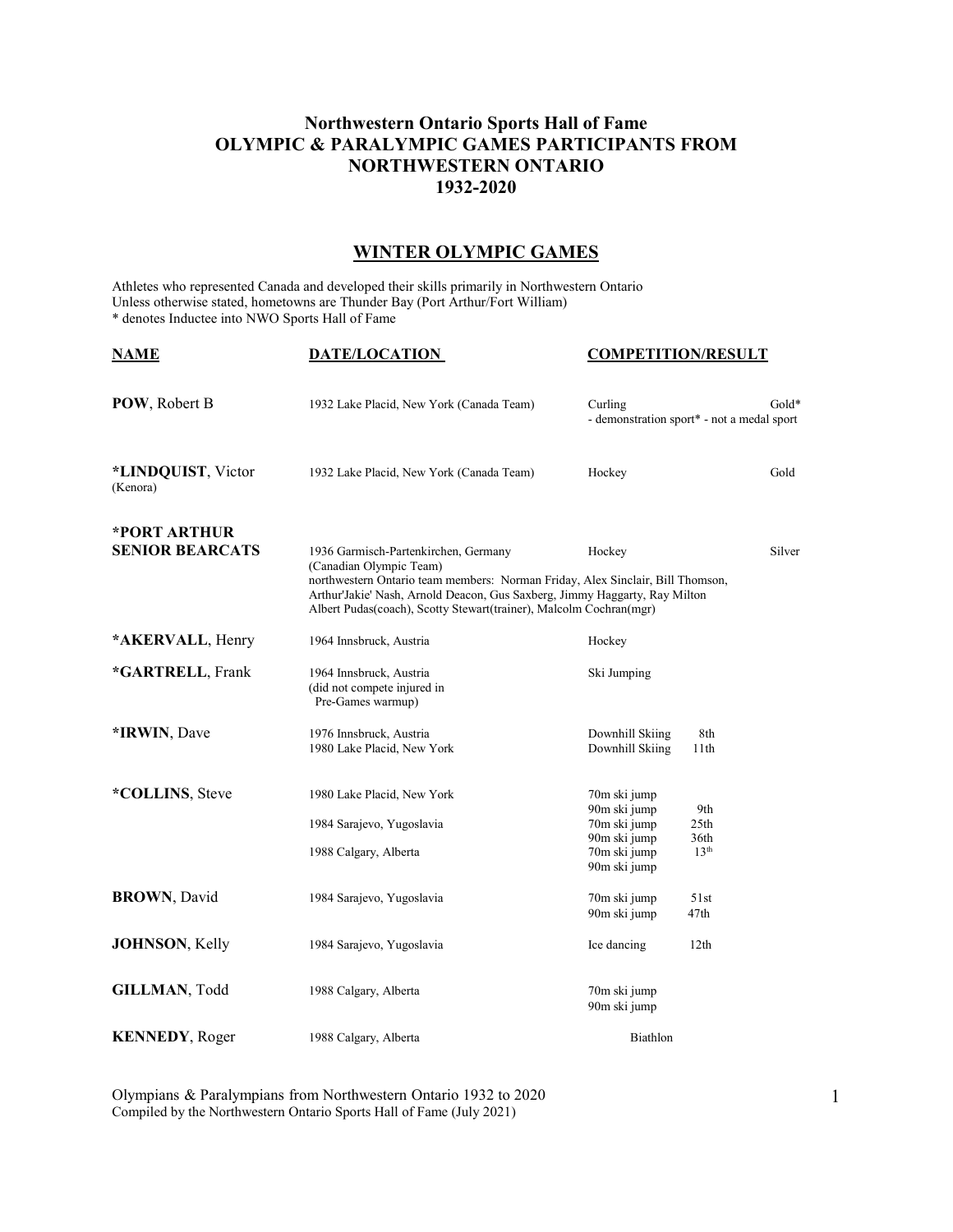**(Winter Olympians from Northwestern Ontario - Continued)**

| <b>NAME</b>                              | <b>DATE/LOCATION</b>                                                                          | <b>COMPETITION/RESULT</b>                                               |                        |
|------------------------------------------|-----------------------------------------------------------------------------------------------|-------------------------------------------------------------------------|------------------------|
| RAUTIO, Ron                              | 1988 Calgary, Alberta                                                                         | 70m ski jump<br>90m ski jump                                            |                        |
| *WALKER, David                           | 1988 Calgary, Alberta<br>1992 Albertville, France                                             | Skiing-Ballet<br>Skiing-Ballet                                          |                        |
| *STOVEL, Peter                           | 1988 Calgary, Alberta<br>1992 Albertville, France                                             | Bobsledding<br>Bobsledding                                              |                        |
| DAHL, Kevin                              | 1992 Albertville, France                                                                      | Hockey                                                                  | Silver                 |
| <b>LINDBERG, Chris</b><br>(Fort Frances) | 1992 Albertville, France                                                                      | Hockey                                                                  | Silver                 |
| *WIRTZ, Kris<br>(Marathon)               | 1992 Albertville, France<br>1994 Lillehammer, Norway<br>1998 Nagano, Japan                    | Figure Skating (Pair)<br>Figure Skating (Pair)<br>Figure Skating (Pair) |                        |
| *JOHNSON, Greg                           | 1994 Lillehammer, Norway                                                                      | Hockey                                                                  | Silver                 |
| <b>PRONGER, Chris</b><br>(Dryden)        | 1998 Nagano, Japan<br>2002 Salt Lake City, US<br>2006 Torino, Italy<br>2010 Vancouver, Canada | Hockey<br>Hockey<br>Hockey<br>Hockey                                    | Gold<br>Gold           |
| <b>CROOKS</b> , Sean                     | 2006 Torino, Italy                                                                            | <b>Cross Country Skiing</b>                                             |                        |
| *MYSLICKI, Jason                         | 2006 Torino, Italy<br>2010 Vancouver, Canada                                                  | Nordic Combined<br>Nordic Combined                                      |                        |
| *PETERSON, Amber                         | 2006 Torino, Italy                                                                            | Freestyle Skiing                                                        |                        |
| <b>STAAL</b> , Eric                      | 2006 Torino, Italy<br>2010 Vancouver, Canada                                                  | Hockey (Alternate)<br>Hockey                                            | Gold                   |
| *WEATHERSTON, Katie                      | 2006 Torino, Italy                                                                            | Hockey                                                                  | Gold                   |
| IRWIN, Haley                             | 2010 Vancouver, Canada<br>2014 Sochi, Russia<br>2018 PyeongChang, Korea                       | Hockey<br>Hockey<br>Hockey                                              | Gold<br>Gold<br>Silver |
| <b>KEITH, Duncan</b><br>(Fort Frances)   | 2010 Vancouver, Canada<br>2014 Sochi, Russia                                                  | Hockey<br>Hockey                                                        | Gold<br>Gold           |
| <b>RICHARDS</b> , Mike<br>(Kenora)       | 2010 Vancouver, Canada                                                                        | Hockey                                                                  | Gold                   |
| <b>SHARP, Patrick</b>                    | 2014 Sochi, Russia                                                                            | Hockey                                                                  | Gold                   |
| <b>RADFORD</b> , Eric<br>(Balmertown)    | 2014 Sochi, Russia                                                                            | Figure Skating<br>- Pair – Team Event<br>- Pair (Meagan Duhamel)        | Silver<br>7th          |
|                                          | 2018 PyeongChang, Korea                                                                       | Figure Skating<br>- Pair - Team Event<br>- Pair (Meagan Duhamel)        | Gold<br>Bronze         |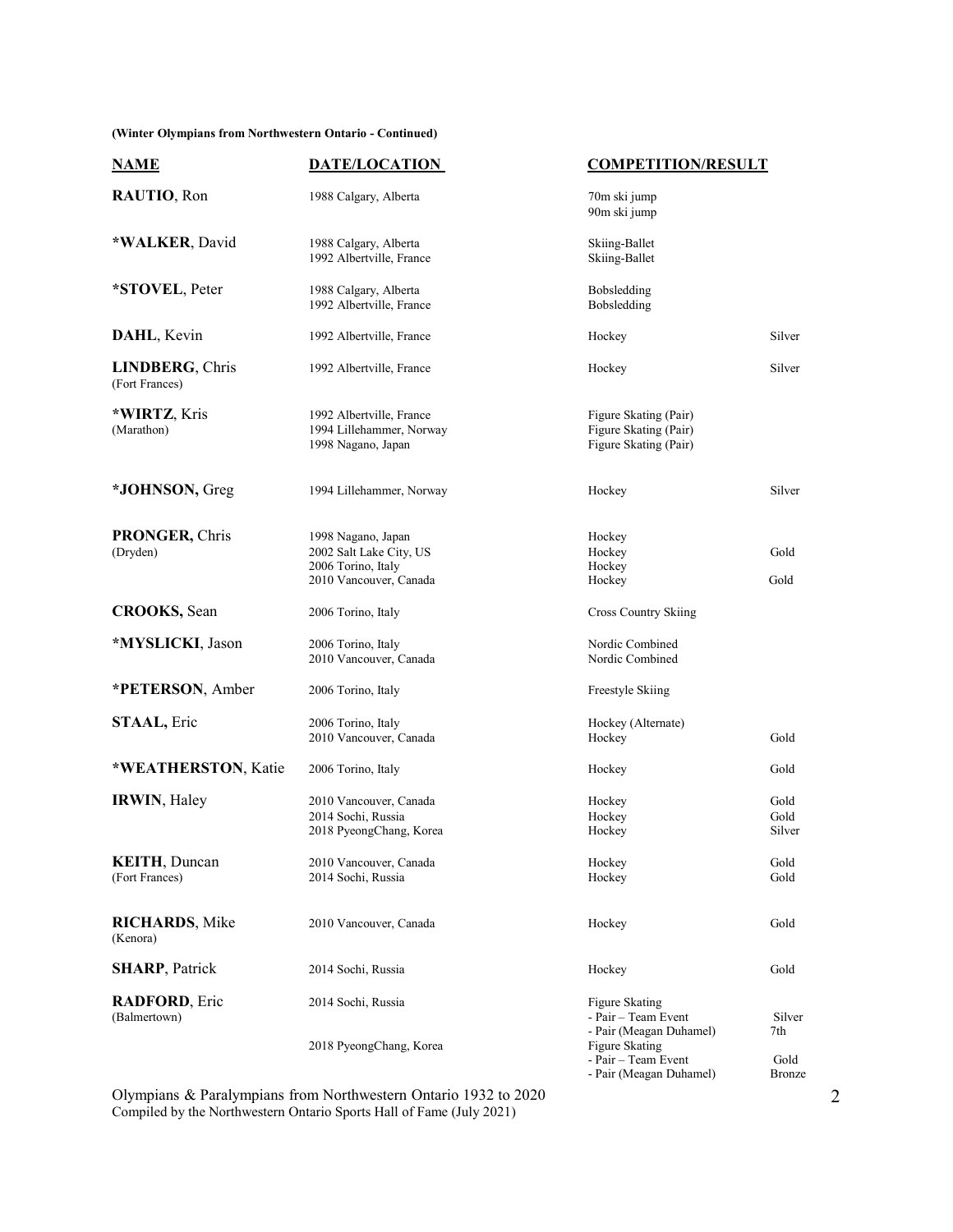## **SUMMER OLYMPIC GAMES**

Athletes who represented Canada and developed their skills primarily in Northwestern Ontario Unless otherwise stated, hometowns are Thunder Bay (Port Arthur/Fort William) \* denotes Inductee into NWO Sports Hall of Fame

| <b>NAME</b>             | <b>DATE/LOCATION</b>                                                                                     | <b>COMPETITION/RESULT</b>                              |                            |
|-------------------------|----------------------------------------------------------------------------------------------------------|--------------------------------------------------------|----------------------------|
| <b>SHWALUK, Bill</b>    | 1960 Rome, Italy                                                                                         | Weightlifting                                          | $---$                      |
| *DOMANSKY, Don          | 1968 Mexico City, Mexico<br>1976 Montreal, Quebec                                                        | Track<br>4x400m relay                                  | 4th                        |
| *SAUNDERS, George       | 1972 Munich, West Germany                                                                                | Wrestling                                              | ----                       |
| *DANIAR, Steve          | 1976 Montreal Quebec<br>1980 Moscow, Soviet Union<br>(did not compete due to boycott)                    | Wrestling<br>Wrestling                                 | 1st round victory          |
| *RENKEN, Brian H.       | 1976 Montreal, Quebec<br>1980 Moscow, Soviet Union<br>(did not compete due to boycott)                   | Wrestling<br>Wrestling                                 | 1st round victory          |
| *BAKER, Joann           | 1976 Montreal, Quebec                                                                                    | Swimming                                               | ----                       |
| *SAWCHUK, Bill          | 1976 Montreal, Quebec                                                                                    | Swimming<br>$-200$ m Free<br>$-400m$ Free              |                            |
|                         | 1980 Moscow, Soviet Union<br>(did not compete due to boycott)                                            | - 400m IM<br>Swimming                                  |                            |
| <b>SKILLING, Darryl</b> | 1976 Montreal, Quebec                                                                                    | Swimming<br>- 200m Backstroke                          | ----                       |
| *ALEXANDER, Tom         | 1976 Montreal, Quebec                                                                                    | Swimming                                               | ----                       |
| <b>CLARKE, Debbie</b>   | 1976 Montreal, Quebec                                                                                    | Swimming<br>- 200m Freestyle                           | $-2nd$ round               |
|                         | (swam in heats but not in final – team won bronze)<br>(swam in heats but not in final - team won bronze) | -4 x 100m Free Relay<br>- 4 x 100m Medley Relay        | - won heats<br>- won heats |
| *RITCHIE, Andy          | 1976 Montreal, Quebec                                                                                    | Swimming<br>- 400m Individual Medley - $7th$ in finals |                            |
| *HARNETT, Curt          | 1984 Los Angeles, California                                                                             | Cycling<br>- $1000m$ Time Trial                        | Silver                     |
|                         | 1988 Seoul, South Korea                                                                                  | Cycling                                                |                            |
|                         | 1992 Barcelona, Spain                                                                                    | Cycling<br>- Individual Match Sprints                  | <b>Bronze</b>              |
|                         | 1996 Atlanta, Georgia USA                                                                                | Cycling<br>- 200m Match Sprint                         | Bronze                     |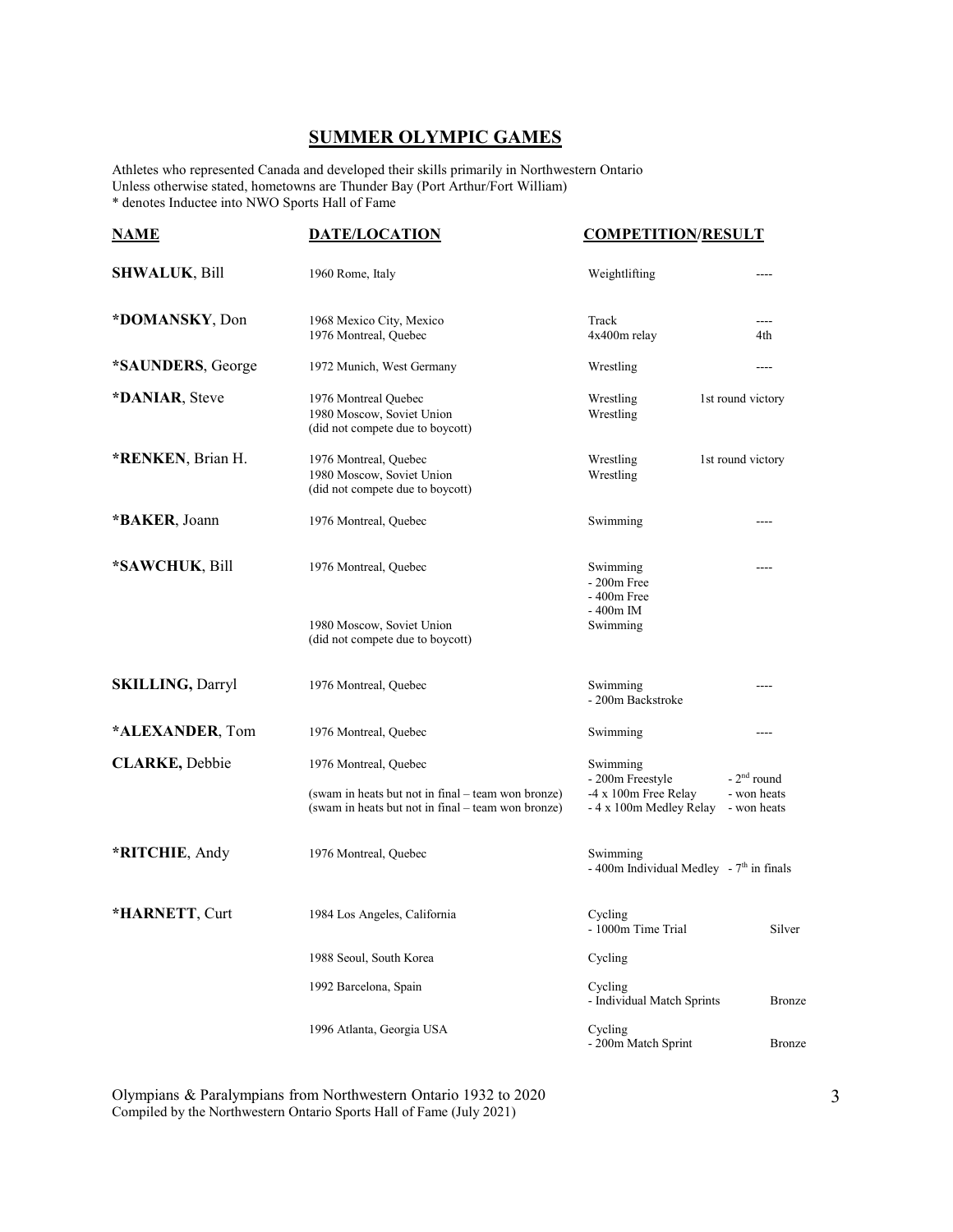**(Summer Olympians from Northwestern Ontario - Continued)**

| <b>NAME</b>                           | <b>DATE/LOCATION</b>                                                          | <b>COMPETITION/RESULT</b>                                                 |               |
|---------------------------------------|-------------------------------------------------------------------------------|---------------------------------------------------------------------------|---------------|
| *TIMMERMAN, Scott                     | 1988 Seoul, South Korea                                                       | Cycling                                                                   | ----          |
| *GREAVES, Sandra                      | 1988 Seoul, South Korea<br>1992 Barcelona, Spain                              | Judo<br>Judo                                                              |               |
| *SMITH, Michael<br>(Kenora)           | 1988 Seoul, South Korea<br>1992 Barcelona, Spain<br>1992 Atlanta, Georgia USA | Decathlon<br>Decathlon (withdrew injury)<br>Decathlon                     | ----          |
| *FILANE, Domenic<br>(Schreiber)       | 1992 Barcelona, Spain<br>1996 Atlanta Georgia USA                             | Boxing<br>Boxing                                                          |               |
| *DePIERO, Mary                        | 1992 Barcelona, Spain                                                         | Diving                                                                    |               |
| <b>STEWARDSON, Trevor</b>             | 2004, Athens, Greece                                                          | Boxing                                                                    |               |
| PARSONS, Liam                         | 2008 Beijing, China                                                           | Rowing<br>- Lightweight Men's 4                                           | <b>Bronze</b> |
| <b>MASTROMATTEO, Gabe</b><br>(Kenora) | 2020, Tokyo, Japan<br>(held July 2021)                                        | Swimming<br>-Men's 4x100 Metre Medley Relay<br>- 4x100 Mixed Medley Relay |               |

- Men's 100 Metre Breaststroke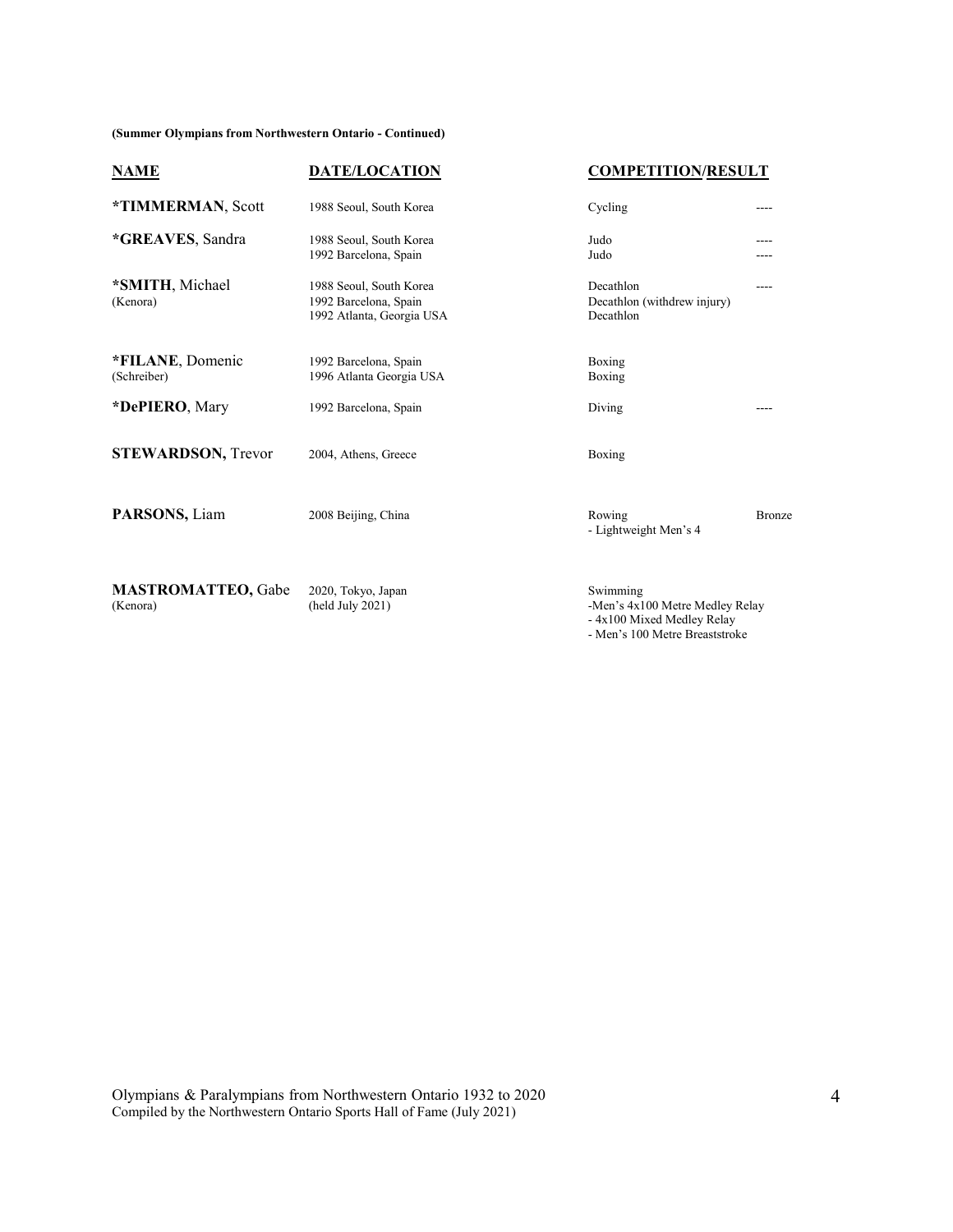## **SUMMER & WINTER PARALYMPIC GAMES**

Athletes who represented Canada and developed their skills primarily in Northwestern Ontario Unless otherwise stated, hometowns are Thunder Bay (Port Arthur/Fort William) \* denotes Inductee into NWO Sports Hall of Fame

| <u>NAME</u>                 | <b>DATE/LOCATION</b>                                                                                          | <b>COMPETITION/RESULT</b>                                                                                                     |                                                |
|-----------------------------|---------------------------------------------------------------------------------------------------------------|-------------------------------------------------------------------------------------------------------------------------------|------------------------------------------------|
| <b>BELANGER</b> , Magella   | 1976, 5 <sup>th</sup> Paralympic Games, Toronto<br>1980, 6 <sup>th</sup> Paralympic Games, Arhem, Netherlands | Athletics-100m C<br>Athletics- 100m C                                                                                         | Silver<br>Gold                                 |
| *BJORN, Ken                 | 1988 Soeul, South Korea                                                                                       | Swimming - 6 events                                                                                                           |                                                |
| <b>GALATI, Benny</b>        | 1996 Atlanta, Georgia                                                                                         | Swimming<br>200m freestyle<br>4th<br>50m freestyle<br>5th<br>100m freestyle<br>5th                                            |                                                |
| *HAINEY, Tom<br>(Atikokan)  | 1984 New York                                                                                                 | Swimming<br>- 100 m Breastroke<br>- 100m Freestyle<br>- 400m Freestyle<br>- 4 x 50m Individual Medley                         | Gold<br>Gold<br>Gold<br>Gold                   |
|                             | 1988 Seoul, South Korea<br>1992 Barcelona, Spain                                                              | - 100m Butterfly<br>Swimming<br>- 100 m Freestyle<br>- 400 m Freestyle<br>- 100 m Butterfly<br>- 200 m Ind Medley<br>Swimming | Silver<br>Silver<br>Silver<br>Silver<br>Silver |
| *ROBINSON, Terry            | 1988 Seoul, South Korea                                                                                       | Boccia (individual)                                                                                                           | <b>Bronze</b>                                  |
| (Dryden)                    | 1992 Barcelona, Spain                                                                                         | Boccia (team)<br>Wheelchair Slalom                                                                                            |                                                |
| *SAJ, Tami                  | 1988 Seoul, South Korea                                                                                       | Swimming<br>100m backstroke<br>4th<br>100m freestyle<br>400m freestyle                                                        |                                                |
|                             | 1992 Barcelona, Spain                                                                                         | Swimming (6 events)                                                                                                           |                                                |
| <b>RUTHERFORD</b> , Kathryn | 1992 Barcelona, Spain                                                                                         | Swimming<br>50m Freestyle<br>100m Backstroke<br>4x100m relay                                                                  |                                                |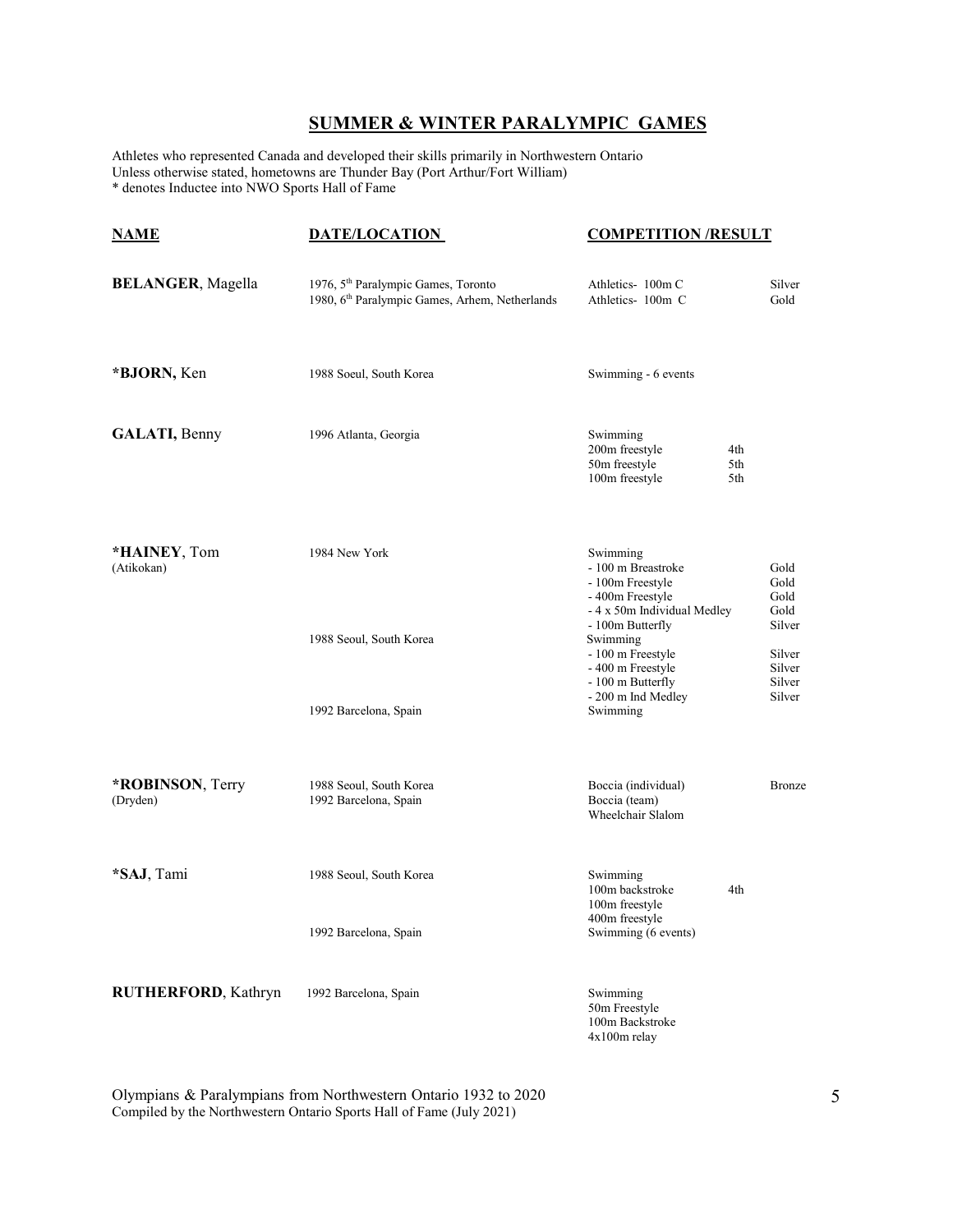**NAME DATE/LOCATION COMPETITION /RESULT**

| *COLE, Andrea                         | 2000, Sydney, Australia                   | Swimming<br>- 4x100m Freestyle Relay<br>- 100m Butterfly<br>- 400m Freestyle<br>- 100m Freestyle<br>$-200m$ IM<br>$-100m$ Back | Gold<br>Silver<br>4th<br>6th<br>8th<br>13 <sub>th</sub>                                                    |
|---------------------------------------|-------------------------------------------|--------------------------------------------------------------------------------------------------------------------------------|------------------------------------------------------------------------------------------------------------|
|                                       | 2004, Athens, Greece                      | Swimming<br>- 100m Butterly<br>- 4x100m Freestyle Relay                                                                        | <b>Bronze</b><br>Silver                                                                                    |
|                                       | 2008, Beijing, China                      | Swimming<br>- 400m Freestyle<br>- 50m Freestyle<br>- 100m Freestyle<br>- 100m Backstroke<br>- 100m Butterfly                   | $6th$ Finals<br>7 <sup>th</sup> -Heats<br>5 <sup>th</sup> -Heats<br>5 <sup>th</sup> -Heats<br>$6th$ -Heats |
| WELDON, Robbi                         | 2010, Vancouver, Canada (Winter Games)    | Biathlon<br>(guide -Brian Berry from Thunder Bay)<br>- 3km Pursuit Visually Impaired $-6th$                                    |                                                                                                            |
|                                       |                                           | Para-Nordic skiing<br>(guide-Brian Berry from Thunder Bay)<br>- 3 x 2.5km Relay                                                | - 4th                                                                                                      |
|                                       | 2012, London, England (Summer Games)      | Para-Cycling<br>(pilot-Lyne Bessette from Lac Brome, QB)<br>- Road Race<br>- Road – Ind. Time Trial<br>- Track - Ind. Pursuit  | Gold<br>- 4th<br>$-7th$                                                                                    |
|                                       | 2014, Sochi, Russia (Winter Games)        | Para-Nordic skiing<br>- 1 km Sprint Visually Impaired $-3^{rd}$ in semi<br>$-4x2.5km$ Relay – Open<br>- 5km Visually Impaired  | $-4th$ in final<br>$-7th$ in final                                                                         |
|                                       | 2016 Summer Olympic Games, Rio de Janeiro | - Road Race - women - $5th$<br>- Individual time Trial - 13th                                                                  |                                                                                                            |
| <b>BOGART</b> , Whitney               | 2012, London, England (Summer Games)      | Goalball                                                                                                                       | - 5th                                                                                                      |
| (Thunder Bay/Marathon)                | 2016 Summer Olympic Games, Rio de Janeiro | Goalball                                                                                                                       | -6th                                                                                                       |
| <b>TODD</b> , Andrew<br>(Thunder Bay) | 2016 Summer Olympic Games, Rio de Janeiro | Rowing                                                                                                                         |                                                                                                            |

(Note: - born in Thunder Bay but did not start rowing until 2007 at the University of Ottawa – did not row in Thunder Bay)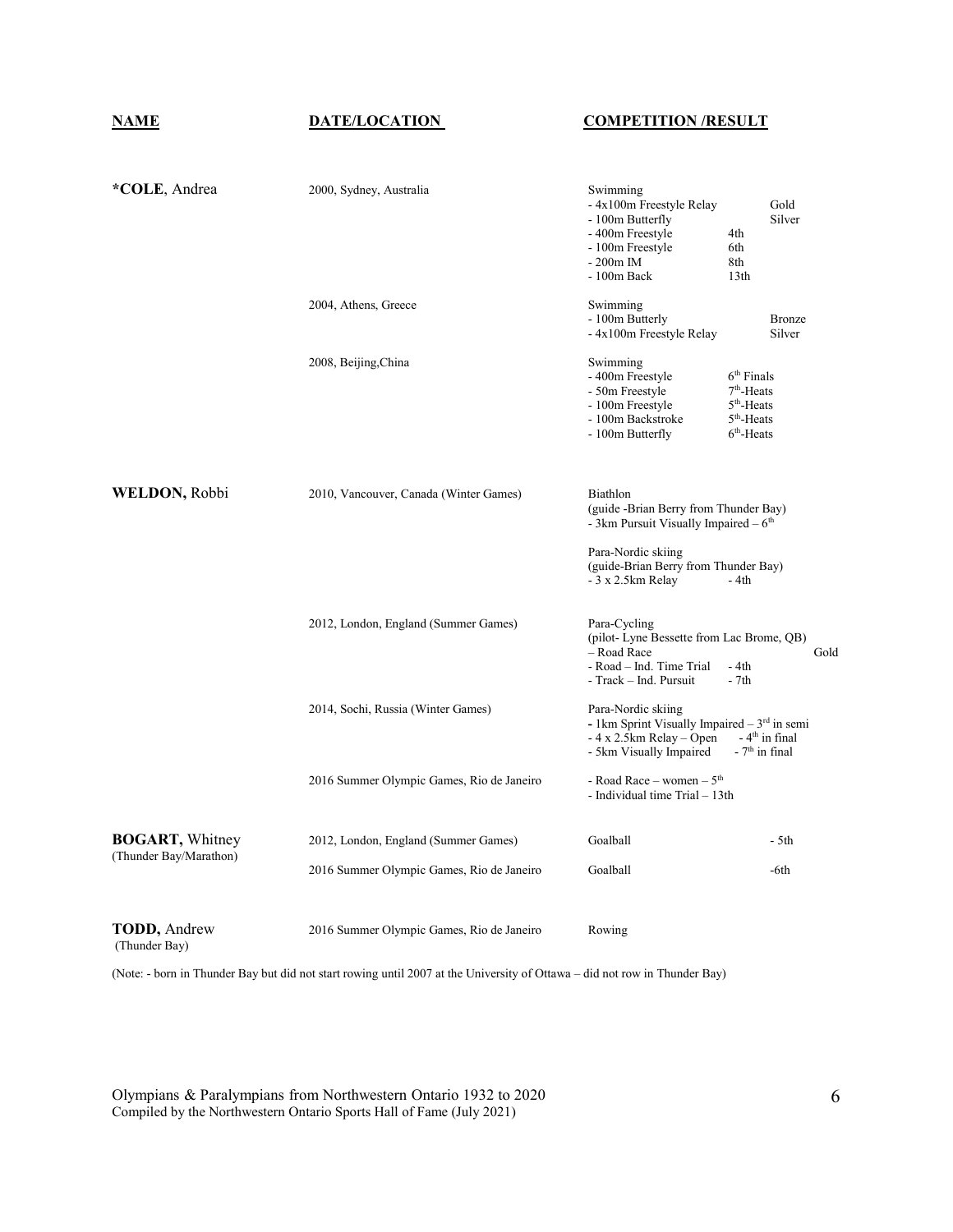### **OFFICIALS- Olympic Games**

#### **\*McKENZIE,** Bill 1960 Winter Olympic Games, Squaw Valley, U.S.A. - Referee, Hockey \*(Inducted into the NWO Sports Hall of Fame 1983)

**\*GUZZELL,** Mike 1964 Winter Olympic Games, Innsbruk, Austria - Judge, Ski-Jumping \*(Inducted into the NWO Sports Hall of Fame 1982)

**\*KUBINEC,** John 1968 Winter Olympic Games, Grenoble, France - Referee, Hockey \*(Inducted into the NWO Sports Hall of Fame 2000)

**\*PAGE,** Fred 1968 Winter Olympic Games, Grenoble, France - Dictorale of Hockey for Olympics 1972 Winter Olympic Games, Sapporo, Japan - Dictorale of Hockey for Olympics \*(Inducted into the NWO Sports Hall of Fame 1986)

**\*GWOZDECKY,** Dr. George \*(Inducted into the NWO Sports Hall of Fame 1988)

**McINTOSH,** Lyn 1976 Winter Olympic Games, Innsbruk, Austria - Head Coach, Canada's Women's Ski Team

**SAUNDERS,** Dan 1976 Summer Olympic Games, Montreal, Quebec - Official, Wrestling events,

**\*RITCHIE,** John 1980 Winter Olympic Games, Lake Placid, New York - Head Coach, Canadian Men's Ski Team<br>\*(Inducted into the NWO Sports Hall of Fame 2007) - Steve Podborski - bronze medal in downhill. \*(Inducted into the NWO Sports Hall of Fame 2007)

**\*CURTIS,** Harry 1984 Summer Olympic Games, Los Angeles, United States - Manager, Canadian Cycling Team \*(Inducted into the NWO Sports Hall of Fame 2006)

#### **\*HIGGINS,** Andy (Dryden)

1984 Summer Olympic Games, Los Angeles, California - Head Coach, Canadian Decathlon Team<br>1988 Summer Olympic Games, Seoul, South Korea - Head Coach, Canadian Decathlon Team 1988 Summer Olympic Games, Seoul, South Korea 1992 Summer Olympic Games, Barcelona, Spain - Head Coach, Canadian Decathlon Team \*(Inducted into the NWO Sports Hall of Fame 2005)

#### **\*MADDOX,** Al

1988 Olympic Winter Games, Calgary, Alberta – Chief of Start/Finish, Cross country skiing, 1998 Olympic Winter Games, Nagano, Japan – Assistant Technical Delegate, Cross country 2002 Winter Olympic Games, Salt Lake City, Utah 2002 Paralympic Games Salt Lake City, Utah - Jury member, \*(Inducted into the NWO Sports Hall of Fame 2006

**\*MARCHIORI,** Ernie 1988 Winter Olympic Games, Calgary, Alberta – Judge, 70m & 90m Ski jumping events \*(Inducted into the NWO Sports Hall of Fame 1997)

- Chief Medical Official for Canadian Ski Jumping Team

- Kathy Kreiner – gold medallist

- Assistant Technical Delegate, Cross country skiing<br>- Technical Delegate, Cross country skiing,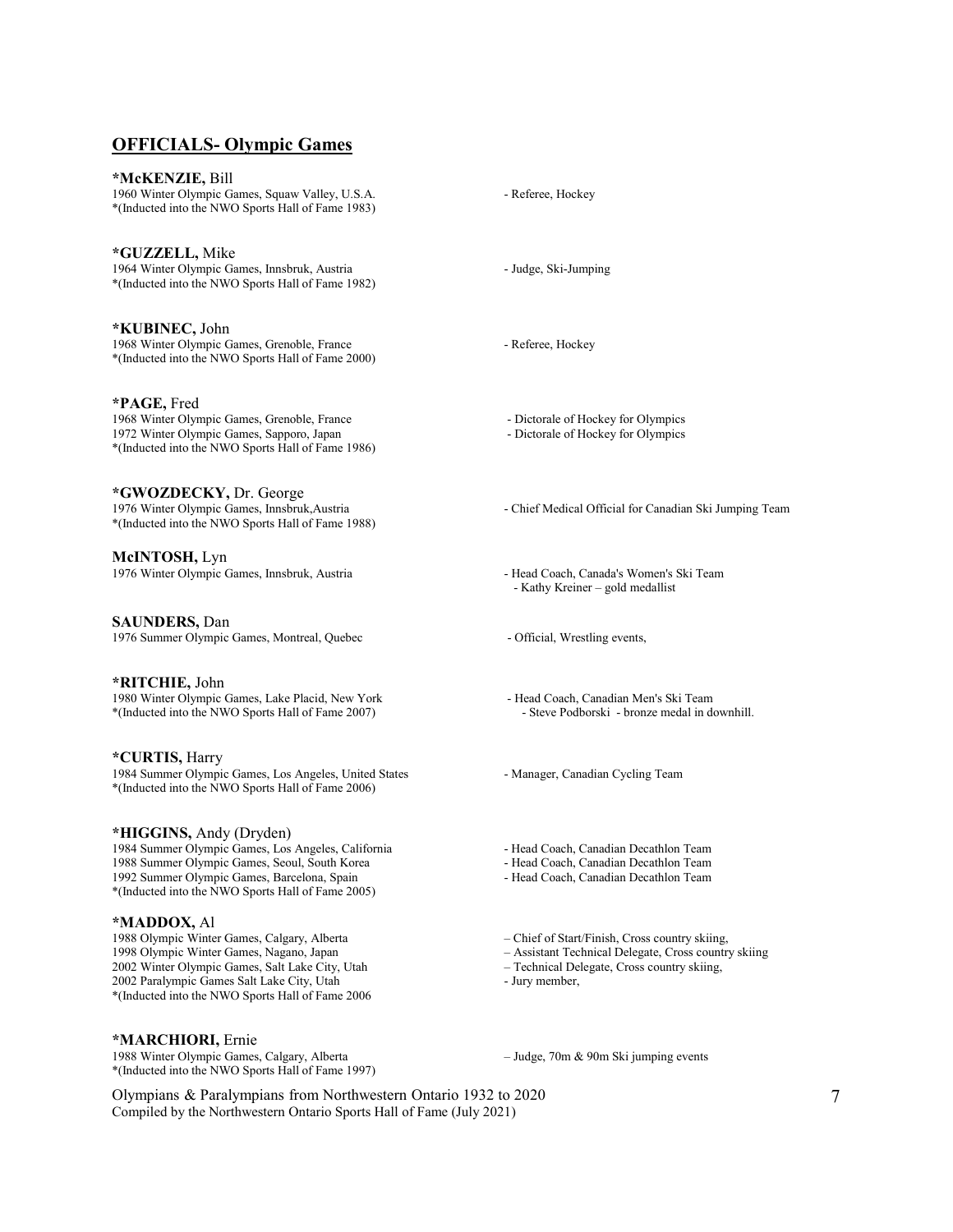#### **McCORMACK,** Rob

1988 Winter Olympic Games, Calgary, Alberta - Chief of Competition, Ski Jumping

#### **\*SPIESS,** Craig

1992 Winter Olympic Games, Albertville, France – Coaching staff, Canadian Women's Ski Team<br>\*(Inducted into the NWO Sports Hall of Fame 1996) – Kerrin Lee-Gartner – gold medalist \*(Inducted into the NWO Sports Hall of Fame 1996)  $-$ 

**\*WIRTZ,** Paul (Marathon) 1992 Winter Olympic Games, Albertville, France - Coach, Figure Skating (Pairs- Kris Wirtz/Stacey Ball), 1994 Winter Olympic Games, Lillehammer, Norway - Coach Figure Skating (Pairs- Kris Wirtz/Kristy Sargear 1994 Winter Olympic Games, Lillehammer, Norway - Coach Figure Skating (Pairs- Kris Wirtz/Kristy Sargeant), 1998 Winter Olympic Games, Nagano, Japan - Coach Figure Skating (Pairs- Kris Wirtz/Kristy Sargeant-V \*(Inducted into the NWO Sports Hall of Fame 2008)

**HINDS,** Todd

#### **MORO,** Dan

2002 Winter Olympic Games, Salt Lake City, USA - Director of Hockey<br>2010 Winter Olympic Games, Vancouver, Canada - - Director of Ice Sports 2010 Winter Olympic Games, Vancouver, Canada

**WIRTZ,** Kris (Marathon) 2014 Winter Olympic Games, Sochi, Russia - Coach, Figure Skating (Pairs)

**LANG, Rick**

2018 Winter Olympic Games, PyeongChang, Korea - Coach, Team Canada National Men's Curling

#### **HARNETT, Curt**

2016 Summer Olympic Games, Rio de Janeiro - Chef de mission for Team Canada

- 
- Coach Figure Skating (Pairs- Kris Wirtz/Kristy Sargeant-Wirtz)

2004 Summer Olympic Games, Athens, Greece – Assistant Coach, Canadian Women's Wrestling Team

- 
- Dylan Moscovitch /Kirsten Moore Towers
- Coach, Team Canada National Men's Curling - Team Jacobs - gold medallists
-